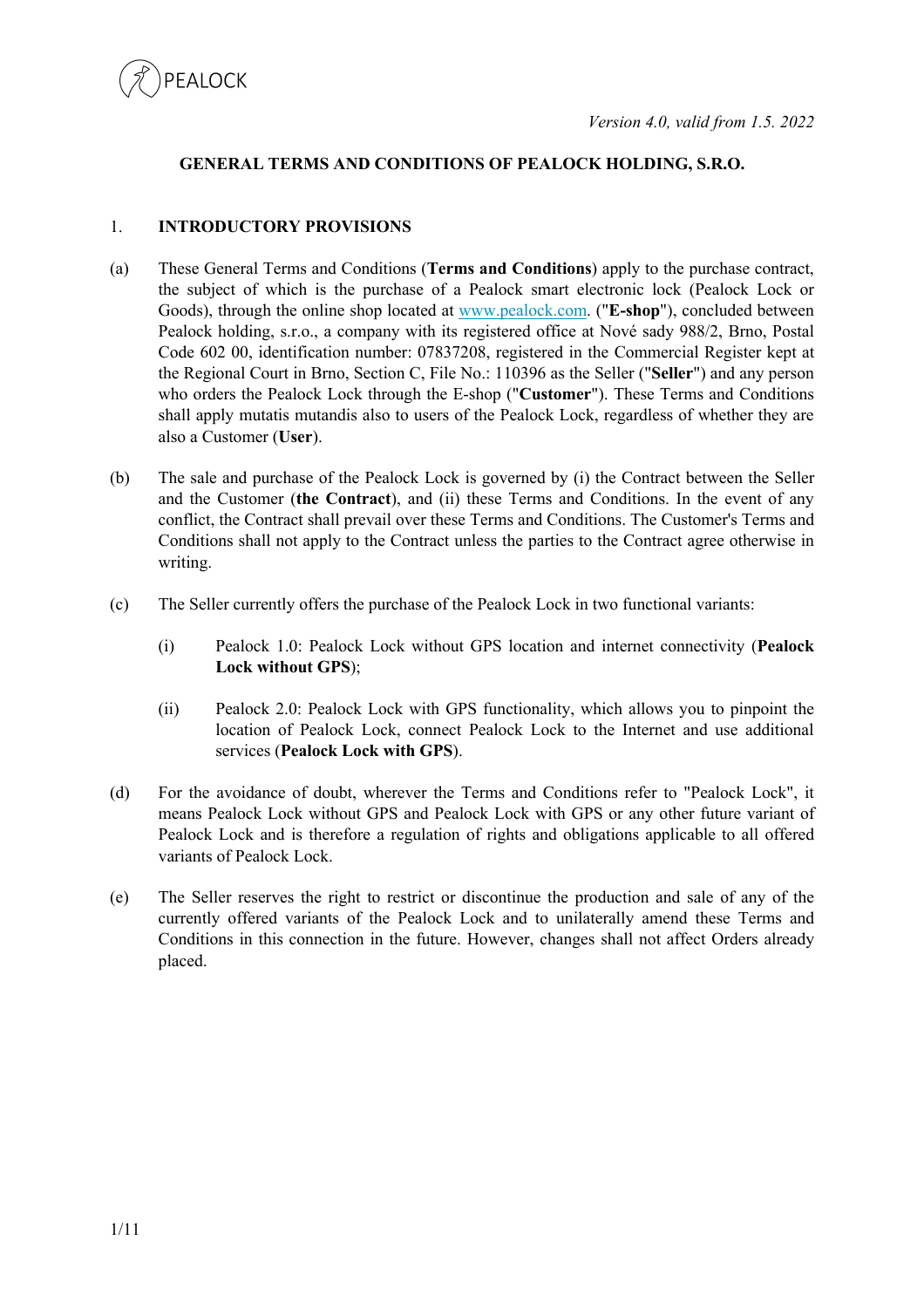## 2. **PURCHASE OF THE PEALOCK LOCK**

- (a) All presentation of the Goods placed in the E-shop is of an informative nature and the Seller by such presentation does not make an offer to the Customer to conclude a Contract and is not obliged to conclude a Contract with the Customer. The provisions of Section 1732(2) of Act No. 89/2012 Coll., Civil Code, as amended (**Civil Code**) shall not apply.
- (b) The E-shop contains information about the Goods, their basic characteristics, price including VAT and the costs associated with the packaging and delivery of the ordered Goods (the price of the Goods and the costs associated with the packaging and delivery of the ordered Goods are hereinafter collectively referred to as the Purchase Price). The Purchase Price shall remain valid for as long as it is displayed in the E-shop. This provision does not limit the Seller's ability to conclude the Contract on individually agreed terms.
- (c) In order to order the Goods, the Customer shall fill in the order form in the E-shop (Order Form), which shall contain in particular information relating to:
	- (i) the Customer's identity, delivery and billing address;
	- (ii) the type of Goods ordered and their price;
	- (iii) the desired method of delivery of the Goods ordered;
	- (iv) the costs associated with the packaging and delivery of the Goods; and
	- (v) the method of payment of the Purchase Price.
- (d) The ordering of Goods is done by placing the selected Goods in the electronic shopping cart at E-shop and submitting the Order to the Seller by clicking on the Submit button.
- (e) When ordering Goods, the Customer is obliged to provide correctly and truthfully all the required information, which the Seller then considers to be up-to-date and correct. The Customer may add to or change the information provided in the Order for checking purposes.
- (f) The Seller shall confirm the Order by sending an automated confirmation e-mail message to the Customer's e-mail address specified in the Order (**Customer's e-mail**), thereby accepting the Order and concluding the Contract.
- (g) The Seller is entitled, depending on the nature of the Order (quantity of Goods, amount of the Purchase Price, estimated shipping costs) to ask the Customer for additional confirmation of the Order (for example, in writing or by telephone). In such case, the Contract shall be concluded only upon delivery of such confirmation to the Seller.
- (h) Costs incurred by the Customer when using remote means of communication in connection with the conclusion of the Contract (internet connection costs, telephone call costs) shall be borne by the Customer. For the avoidance of doubt, it is stated that the costs for the use of remote means of communication for the conclusion of the Contract do not differ from the basic rate.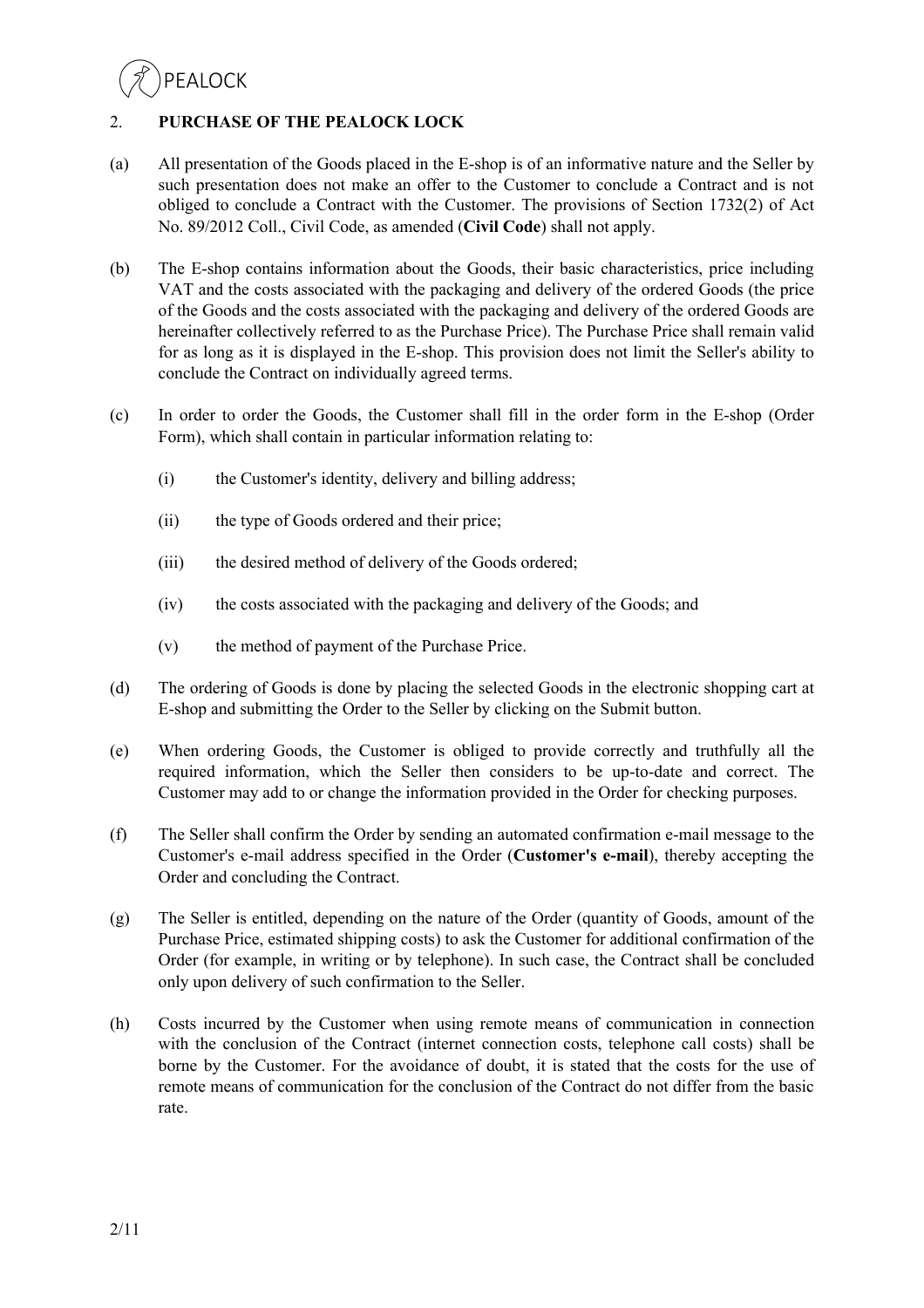## 3. **PURCHASE PRICE AND PAYMENT TERMS**

- (a) The Purchase Price shall be paid by the Customer by the payment method selected in the Order. If he chooses to pay by bank transfer, the payment details are sent to the Customer's e-mail together with the Order confirmation. The Purchase Price is payable within three days of the conclusion of the Contract and failure to pay the Purchase Price on time shall result in the cancellation of the Contract from the outset.
- (b) The Customer acquires ownership of the Goods at the time when the Contract is concluded and the Purchase Price is paid, with payment being made by crediting the total amount corresponding to the Purchase Price to the Seller's bank account.
- (c) Any discounts on the price of the Goods granted to the Customer cannot be combined.

### 4. **DELIVERY OF GOODS**

- (a) If the Seller is obliged under the Contract to deliver the Goods to the place specified by the Customer in the Order, the Customer shall take possession of the Goods on delivery. The cost of re-delivery due to the Customer's failure to take delivery of the Goods on the first delivery shall be borne by the Customer and the Seller shall not be obliged to deliver the Goods ordered to the Customer until such costs have been paid. If the Customer fails to pay such additional costs within the time specified for such payment, the Seller shall be entitled to withdraw from the Contract.
- (b) If the method of delivery is agreed on the basis of the Customer's individual request, the Customer shall bear the risk and any additional costs associated with such method of delivery.
- (c) On receipt of the Goods from the carrier, the Customer shall check the integrity of the packaging and report any defect or breach of packaging to the carrier immediately. In the event of a breach of packaging indicating tampering, the Customer may refuse to accept the Goods from the carrier. The Seller shall not be liable for damages incurred during transportation.

## 5. **PEALOCK LOCK WITH GPS**

#### 5.1 **Operation of the Pealock Lock with GPS**

- (a) The Pealock Lock with GPS is a smart electronic lock designed to protect sporting and other equipment, which in the event of theft triggers an alarm and calls a pre-specified telephone number (**Alarm Function**) and which also allows the location of the item on which the Pealock Lock with GPS is attached to be recorded and displayed on the Pealock App (as defined in Section 5. 2(a)) even when the mobile device is out of Bluetooth range (**the GPS Tracking and Communication Function of the Pealock Lock** or just **the GPS Function**).
- (b) The Pealock Lock with GPS contains the Seller's embedded software that enables the use of the GPS Feature (**Software**) and a SIM card that enables the Pealock Lock to communicate with the Pealock App.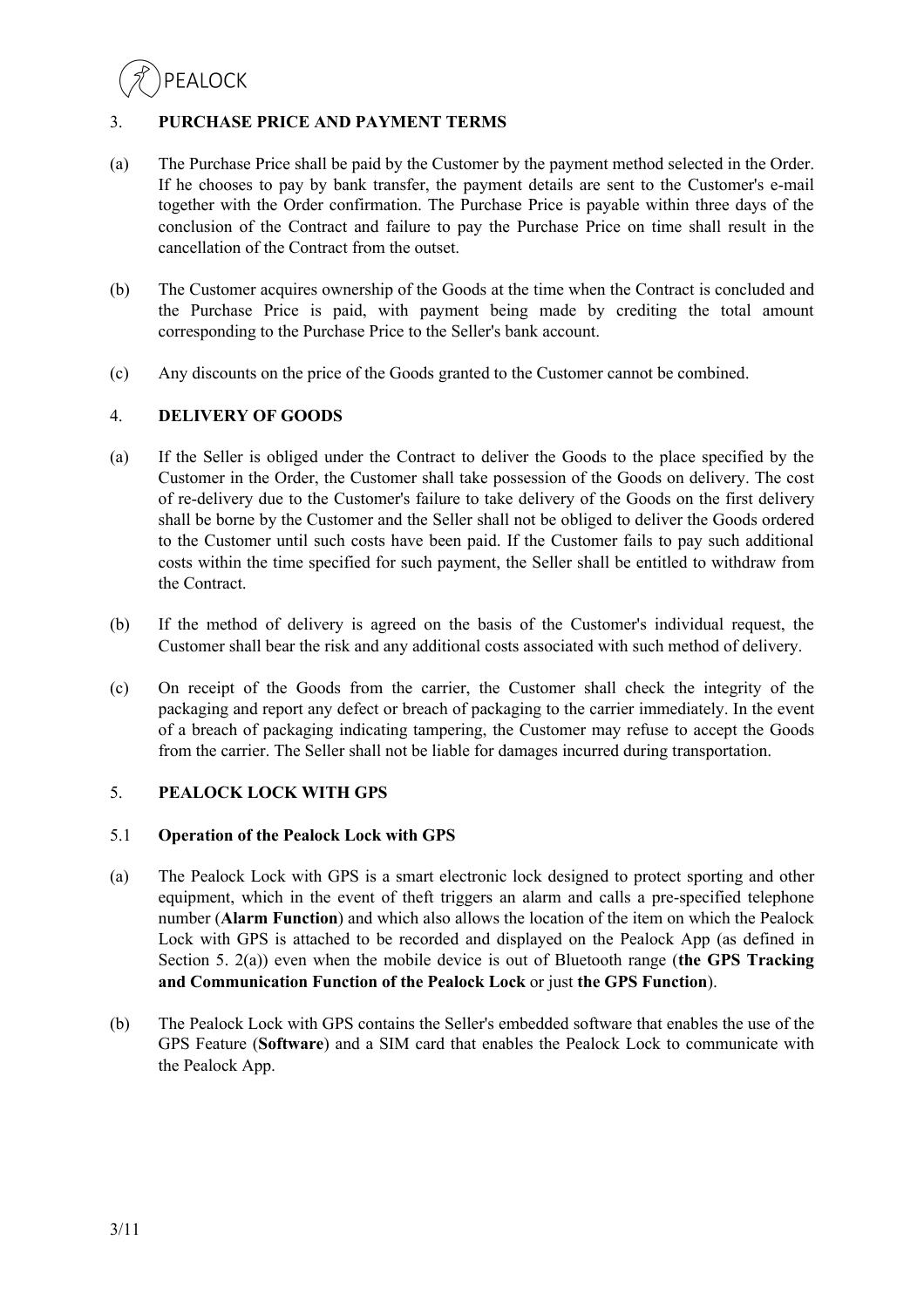

- (c) The SIM Card must be activated before the Pealock with GPS can be put into operation. For the avoidance of doubt, the Seller states that the Pealock Lock is only compatible with the SIM card included in each new Pealock Lock package.
- (d) Activation of the SIM card will occur automatically the first time data is transferred from the Pealock Lock with GPS to the Pealock App, with data transfer enabled via the data services on the SIM card (**Data Services**).
- (e) The Data Services are necessary for the proper functioning of the GPS tracking and communication function of the Pealock Lock, and when purchasing a new Pealock Lock with GPS, the Purchaser will receive a SIM card with the Data Services already prepaid for a period of 6 months from the activation of the SIM card. Data Services for use of the GPS Function after this 6 month period will be received by the User when purchasing Additional Services (as defined in Article 5.4(a) of these Terms and Conditions) via the Pealock Application.
- (f) For the avoidance of doubt, the Seller expressly states that it is not the direct provider of the Data Services and merely facilitates their use in the provision of the Pealock functionality. The provision of Data Services is governed by the contractual terms and conditions of the electronic communications service provider as defined in Act No. 127/2005 Coll., the Act on the Provision of Electronic Communications Services, as amended. Provider's contractual terms and conditions Data Services are available at [https://www.vodafone.cz/\_sys\_/FileStorage/download/2/1419/vseobecne\_podminky\_eng.pdf].
- (g) In order to use the Alarm Function, you must have a credit of at least CZK 200 on your SIM Card. The SIM card included in the original package has a prepaid credit of CZK 200, which can be further increased in the Pealock Application as part of the purchase of Additional Services.

#### 5.2 **Installation of the Pealock Lock with GPS**

- (a) In order to use the Pealock Lock with GPS, the User must have the Pealock mobile app (**Pealock App**) installed on his/her mobile device (**Device**) and the Pealock Lock with GPS paired with it registered within his/her personal profile. A list of supported devices for the Pealock App is available in the official stores (e.g. App Store, Google play).
- (b) A personal profile is created by the User when the Pealock App is first launched by entering the access data through which the User will log in to the Pealock App. The registration of the personal profile is completed by confirmation from the Seller.
- (c) The pairing of the Pealock Lock with the GPS and the Pealock Application is based on Bluetooth technology, in the manner described in more detail directly in the Pealock Application.
- (d) For the smooth functioning of the GPS tracking function and communication with the Pealock Lock, it is essential to always have the current version of the Pealock App downloaded.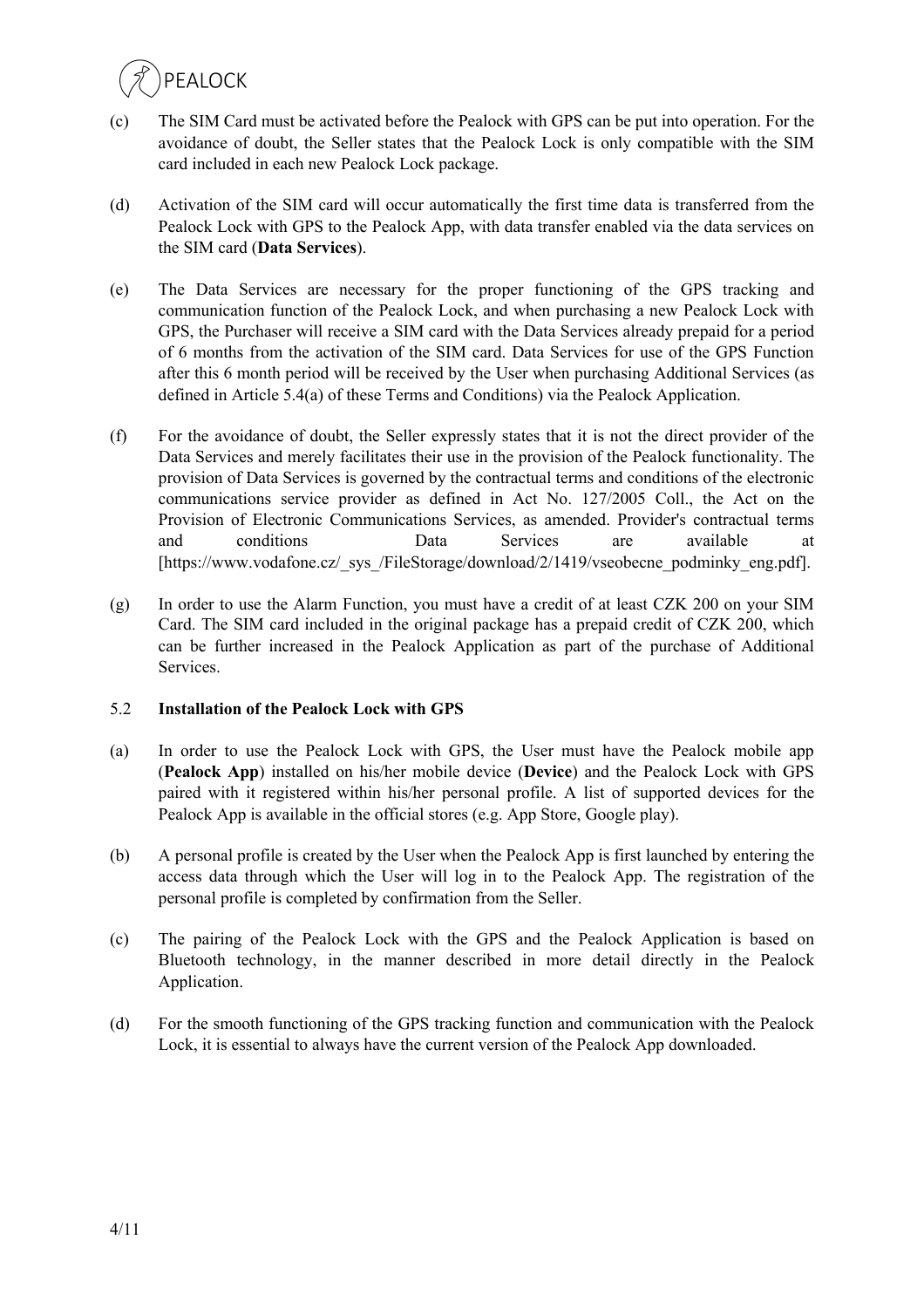## 5.3 **Pealock Use of the GPS Tracking and Communication with Pealock**

- (a) The GPS tracking and communication function with the Pealock Lock allows the current location of the Pealock Lock to be determined and further visualised in the Customer's personal profile in the Pealock App, and also ensures communication between Pealock Lock and the Pealock App outside the Bluetooth range.
- (b) The Pealock Lock with GPS only allows determining its location instantaneously in the event of:
	- (i) its activation, i.e. when the Pealock with GPS is turned on; or
	- (ii) the triggering of an alarm, regardless of what causes the alarm to be triggered.
- (c) During the activation of the GPS Function, data regarding the current location of the Pealock Lock is shared with the registered personal profile in the Pealock Application, whereby when the Pealock Lock with GPS is activated, it is a one-time data transfer and when the alarm is triggered, data regarding the location of the Pealock Lock is transferred repeatedly every 3 seconds.
- (d) The Customer or User acknowledges that the accuracy of the location data detected by the Pealock Lock with GPS and its transmission to the Pealock Application may be affected by the movement of the object on which the Pealock Lock is placed, the quality of the internet connection and other influences (for example, the effect of weather fluctuations or other natural influences) and therefore the data may be distorted from reality. The Customer or User further acknowledges that there is a slight delay between the transmission of the GPS signal and the display of the location on the Pealock App. The Seller therefore does not guarantee the quality of the GPS signal and its coverage at the location where the Pealock with GPS will be used or the error-free operation of the Pealock GPS Function due to poor quality mobile data transmission.

#### 5.4 **Arranging Additional Services**

- (a) Additional services supported by the Pealock with GPS (**Additional Services**) can be ordered from the Seller in the Pealock App.
- (b) As part of the Additional Services, the User may, in addition to using the Alarm Function after the SIM Card credit has been exhausted and extending the validity of the GPS Tracking and Communication Function with the Pealock Lock for a period beyond the first 6 months free of charge, arrange, for example, online property insurance or travel insurance. The current list of Additional Services supported by Pealock with GPS and their prices are listed in the E-shop and in the Pealock App.
- (c) The terms and conditions of the Additional Services are regulated by a separate contract, which is concluded when ordering the Additional Service.
- (d) For the avoidance of doubt, unless otherwise expressly agreed, the Seller only allows the User to arrange the Additional Services via the Pealock App, but the actual provision of the Additional Services is handled directly by the Supplier, who is thus responsible for the manner and quality of such services.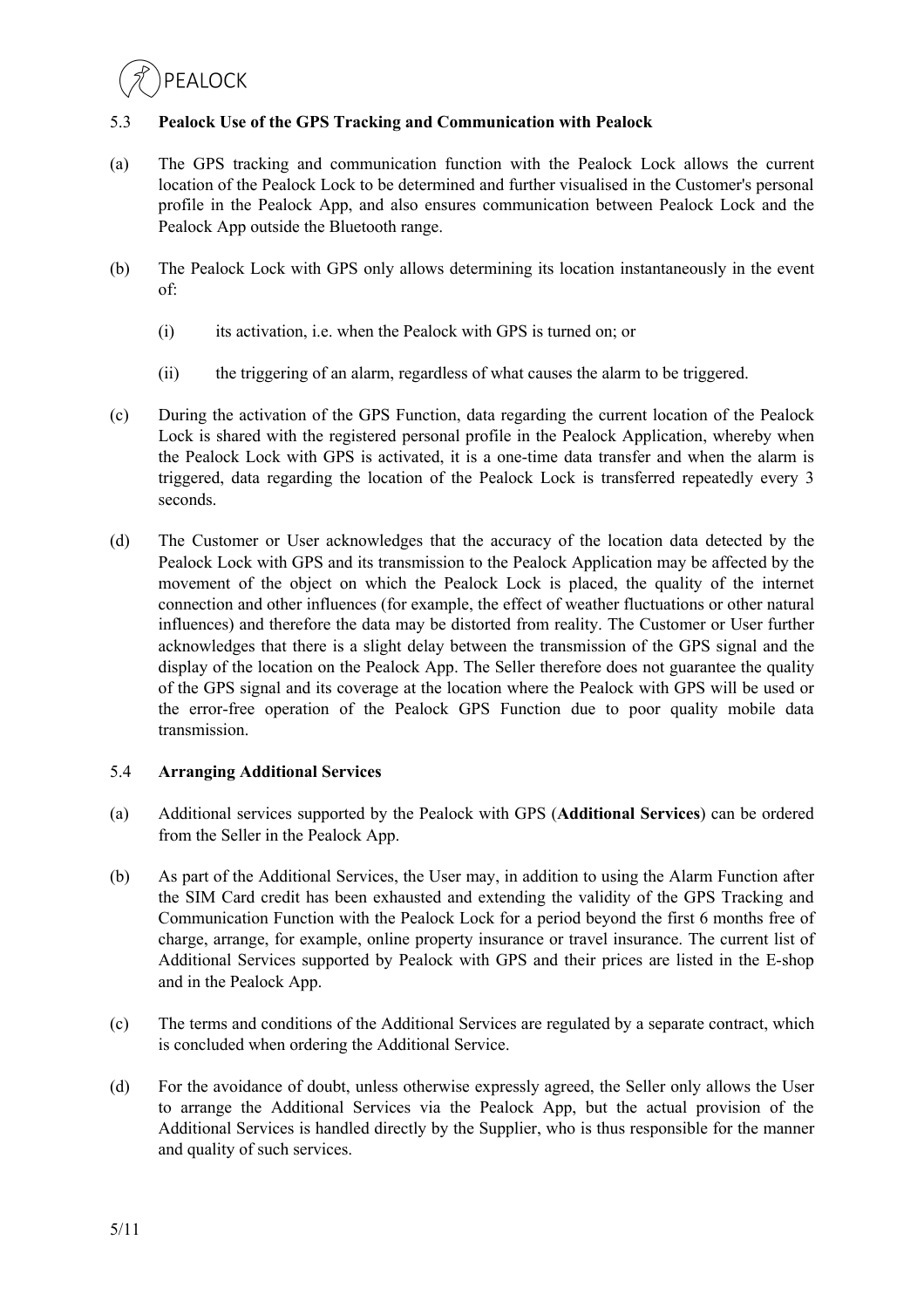**PFAIOCK** 

### 5.5 **Use of data**

- (a) The User agrees that the Seller shall be entitled to use the data on the location of the object detected by the Pealock Lock with GPS for the duration of the User's use of the Pealock Lock, and furthermore to use any anonymised data, including anonymised data regarding the location of the Pealock Lock, for its internal and business needs, to share it with third parties and to process it at its discretion, including the possibility to integrate such data into a database, even at any time after the termination of the use of the Pealock Lock.
- (b) In any event, the Seller shall be deemed to be the originator of the database referred to in paragraph (a) above and shall be entitled to all proprietary rights in such database in accordance with Act No. 121/2000 Coll., on Copyright, on Rights Related to Copyright and on Amendments to Certain Acts (Copyright Act), as amended (**Copyright Act**).
- (c) Details regarding the processing of the Customer's or User's personal data in connection with the use of Pealock Lock are set out in Article 7 of these Terms and Conditions.

### 5.6 **Software**

- (a) The Seller is the exclusive and unrestricted executor of all proprietary and, to the fullest extent permitted by law, personality rights in the Software as a work of authorship within the meaning of the Copyright Act.
- (b) All of Seller's rights (both proprietary and personal) in the Software shall remain vested in Seller. The Seller does not grant the Customer or the User any rights or access to the Software under the Agreement except to provide access necessary for the purposes of operating Pealock Lock. For this purpose, the Seller grants the Customer, or any User of the Pealock Lock, a nonexclusive, worldwide license to the Software for the duration of any User's ownership of the Pealock Lock. For the avoidance of doubt, it is stated that upon transfer of ownership of the Pealock Lock, the license to the Software under this paragraph shall extend to the same extent to the new owner or User of the Pealock Lock. The price for the license granted under this paragraph is included in the Purchase Price.
- (c) The Customer and the User agree to refrain from any use of the Pealock Lock and the Software other than in accordance with the Agreement, these Terms and Conditions or the Seller's instructions, or for any purpose other than the operation and use of the features of the Pealock Lock, in particular, examining, reconstructing or testing them for the purpose of obtaining the know-how or trade secrets of the Seller contained therein, or analysing the source code of the Software for purposes other than those permitted under Section 66 of the Copyright Act. It shall be deemed a breach of this obligation on the part of the Customer or User to allow any third party to perform such acts, even unintentionally.

## 6. **RIGHTS FROM DEFECTIVE PERFORMANCE**

- (a) The Seller shall be liable to the Customer that the Goods are free from defects upon receipt, in particular that at the time the Customer took possession of the Goods:
	- (i) the Pealock Lock has the characteristics described by the Seller in the E-shop; and
	- (ii) the Pealock Lock is fit for the advertised purpose,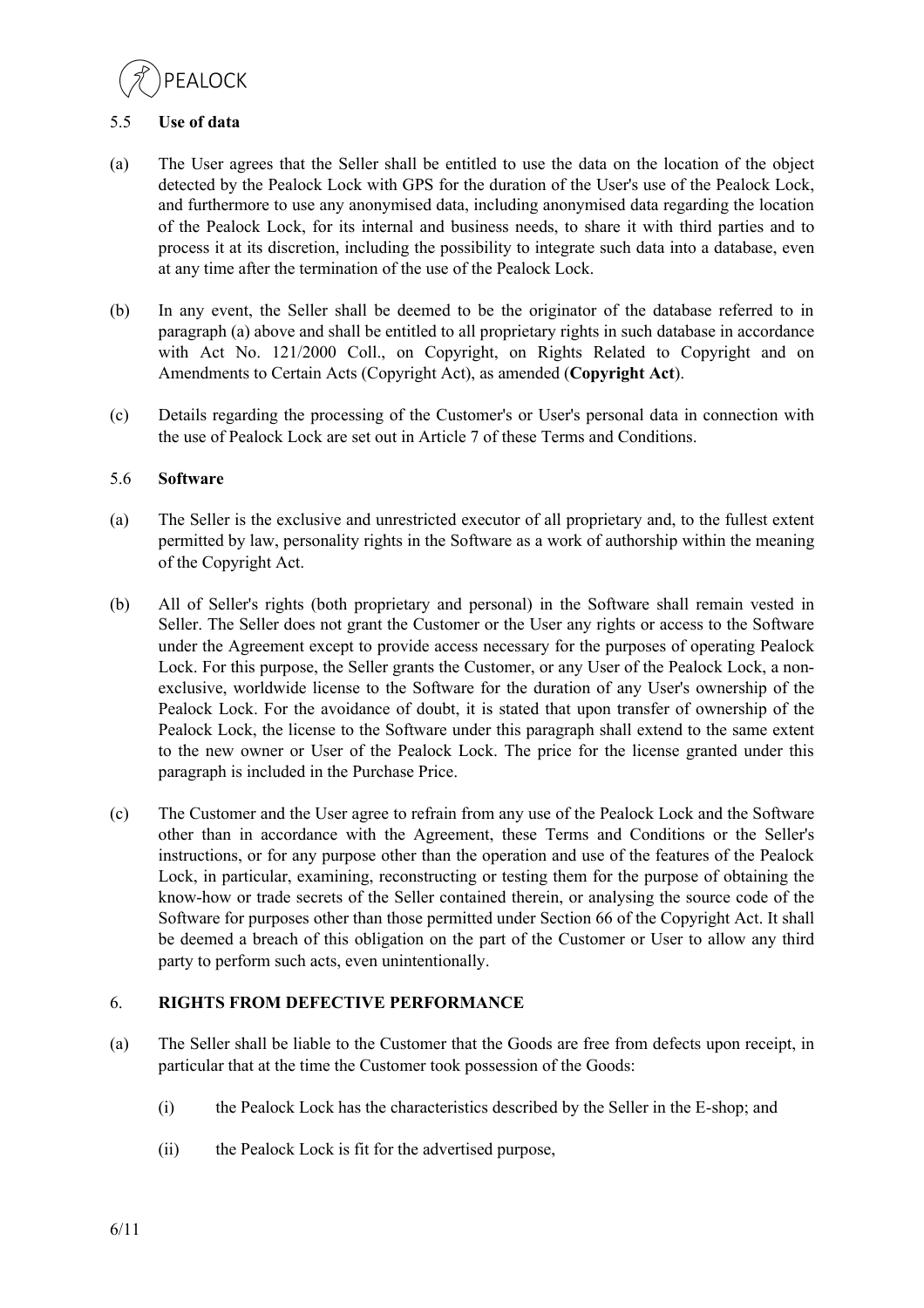

unless the Pealock Lock is sold at a lower price because of a defect for which the lower price was agreed.

- (b) In using the Pealock Lock, the User shall follow the instructions and recommendations of the Seller set forth in the manual for the use of the Pealock Lock (**the Manual**). The Manual will be provided to the Customer with the Goods delivered and is also available in electronic form on the E-Shop at https://pealock.com/cs/video-navody-a-manualy/.
- (c) The User shall not use the Goods in any manner other than that for which they are intended.
- (d) If the User damages the Goods by improper maintenance, mechanical damage or careless handling in violation of the Manual, e.g.:
	- (i) improper handling, unprofessional or inadequate maintenance;
	- (ii) external mechanical or chemical influences and damage;
	- (iii) Manuálu failure to follow the instructions in the Manual

the Seller shall be entitled to reject the claim.

- (e) The Customer shall be entitled to claim for defects occurring in the Pealock Lock within a period of 24 months from the date of acceptance.
- (f) If the Customer is not a consumer, then the Customer shall enforce the defective performance rights against the Seller at the Seller's own expense at the Seller's registered office and such costs shall not be reimbursed to the Customer. The moment of claim shall be deemed to be the moment when the Seller has received the claimed Pealock Lock. The claim, including the removal of the defect, shall be settled without undue delay, at the latest within 30 days from the date of the claim, unless the Seller and the Customer agree on a longer period.
- (g) Other rights and obligations of the parties to the Contract relating to the Seller's liability for defects may be regulated by the Seller's Complaints Regulations.

## 7. **DATA PROTECTION**

The Customer acknowledges that the Seller processes personal data for the purpose of sale of the Goods in accordance with the legal regulations concerning the processing and protection of personal data, in particular, but not exclusively, Regulation (EU) 2016/679 of the European Parliament and of the Council of 27 April 2016 on the protection of natural persons with regard to the processing of personal data and on the free movement of such data and repealing Directive 95/46/EC (General Data Protection Regulation) (GDPR), Act No. 110/2019 Coll, on the processing of personal data, as amended, and any judicial or administrative interpretation of legislation relating to the processing and protection of personal data, any guidelines, codes of conduct or approved certification mechanisms issued by the Data Protection Authority. Details regarding the processing of Customer's personal data by the Seller are set out at https://pealock.com/cs/gdpr/.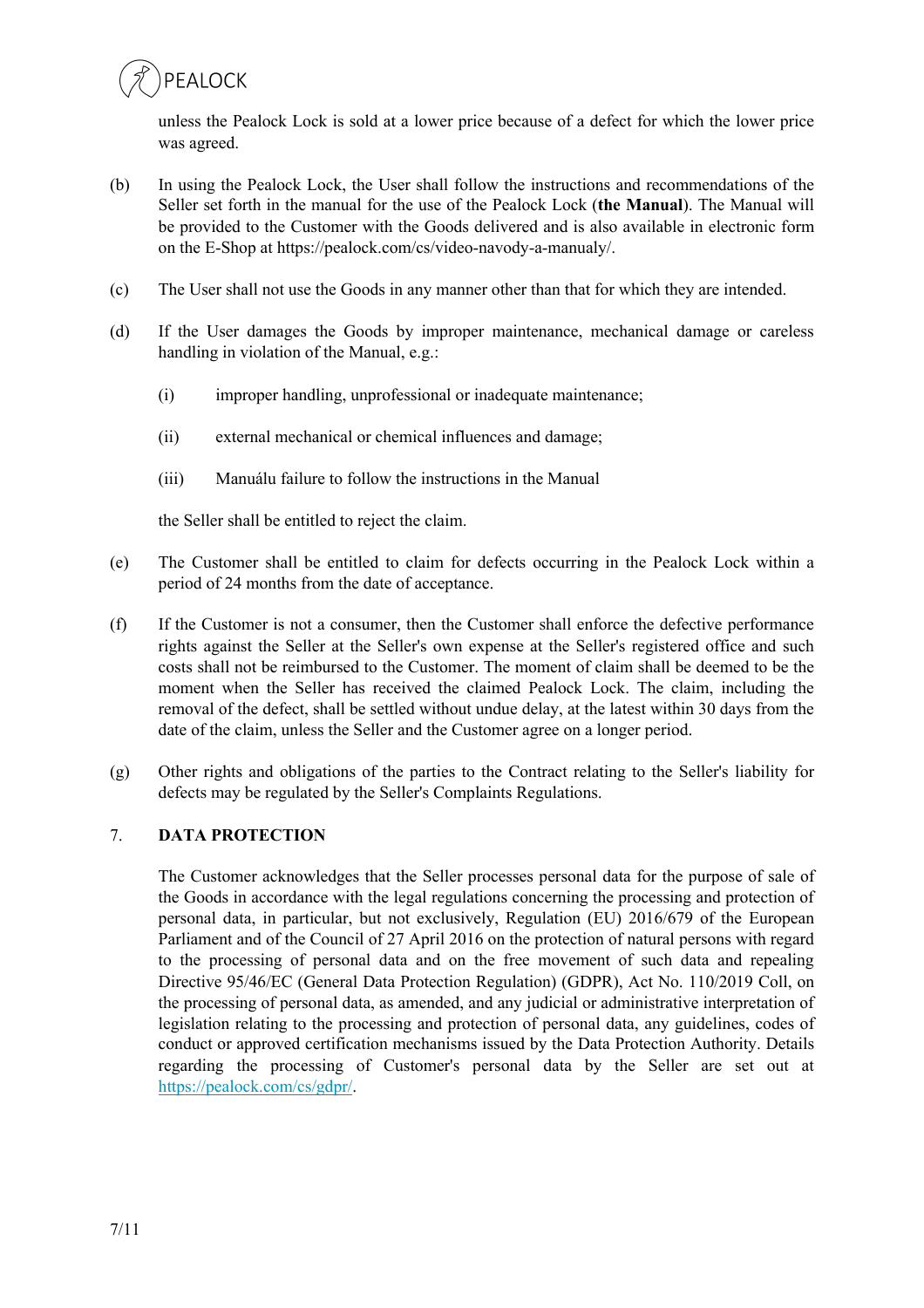## 8. **WITHDRAWAL FROM THE CONTRACT**

#### 8.1 **Withdrawal by the Customer acting as a consumer when entering into the Contract**

- (a) If the Customer is a consumer, the Customer may withdraw from the Contract without giving any reason within fourteen (14) days of receipt of the Goods and request a refund of the Purchase Price by sending a written withdrawal to the address (including an electronic address) for returns or claims to Pealock Lock set out in Clause 9.3(i) of these Terms and Conditions. The Customer may use the sample withdrawal form contained in the Appendix to these Terms and Conditions for this purpose. It is sufficient to comply with the fourteen-day period if the withdrawal is at least sent before the expiry of this period. The receipt of the written notice of withdrawal by the Customer shall be promptly confirmed by the Seller to the Customer's Email.
- (b) In accordance with the provisions of Section 1837 of the Civil Code, the Customer may not withdraw from the Contract in respect of Goods which have been specially adapted to his wishes or for his person.
- (c) In the event that the Customer withdraws from the Contract in accordance with these Terms and Conditions, the Contract shall be cancelled from the outset. The Customer must then return the Goods to the Seller within fourteen days of withdrawal from the Contract in their original condition, undamaged, including any accessories received by the Customer with them.
- (d) The costs of returning the Goods in connection with withdrawal from the Contract under this Article shall be borne by the Customer, even if the Goods cannot be returned by normal postal means due to their nature.
- (e) Except as otherwise provided in these Terms and Conditions, the Seller shall refund to the Customer, without undue delay after receipt of the returned Goods, the Purchase Price paid by the Customer for the returned Goods in the same manner as it was received from the Customer.
- (f) If the Customer has chosen other than the cheapest method of delivery of the Goods or delivery of the Goods on individually negotiated terms, the Seller shall refund to the Customer the cost of delivery of the Goods in an amount equal to the cheapest method of delivery of the Goods offered and deduct such difference from the amount of the Purchase Price refunded.
- (g) If the Customer returns the Goods damaged or fails to return everything received from the Seller in connection with the Contract, the Seller shall have the right to unilaterally set off the corresponding amount of such damage to the Goods or missing Goods against the Customer's claim for a refund of the Purchase Price.
- (h) If the Seller has provided the Customer with a gift together with the Goods, if the Contract is cancelled pursuant to this Article, the gift contract in respect of such gift shall cease to have effect and the Customer shall return the gift together with the Goods.

## 8.2 **Withdrawal by the Seller**

- (a) The Seller shall have the option to withdraw from the Contract if the Goods ordered by the Customer cannot be delivered because:
	- (i) it is out of stock or cannot be manufactured; or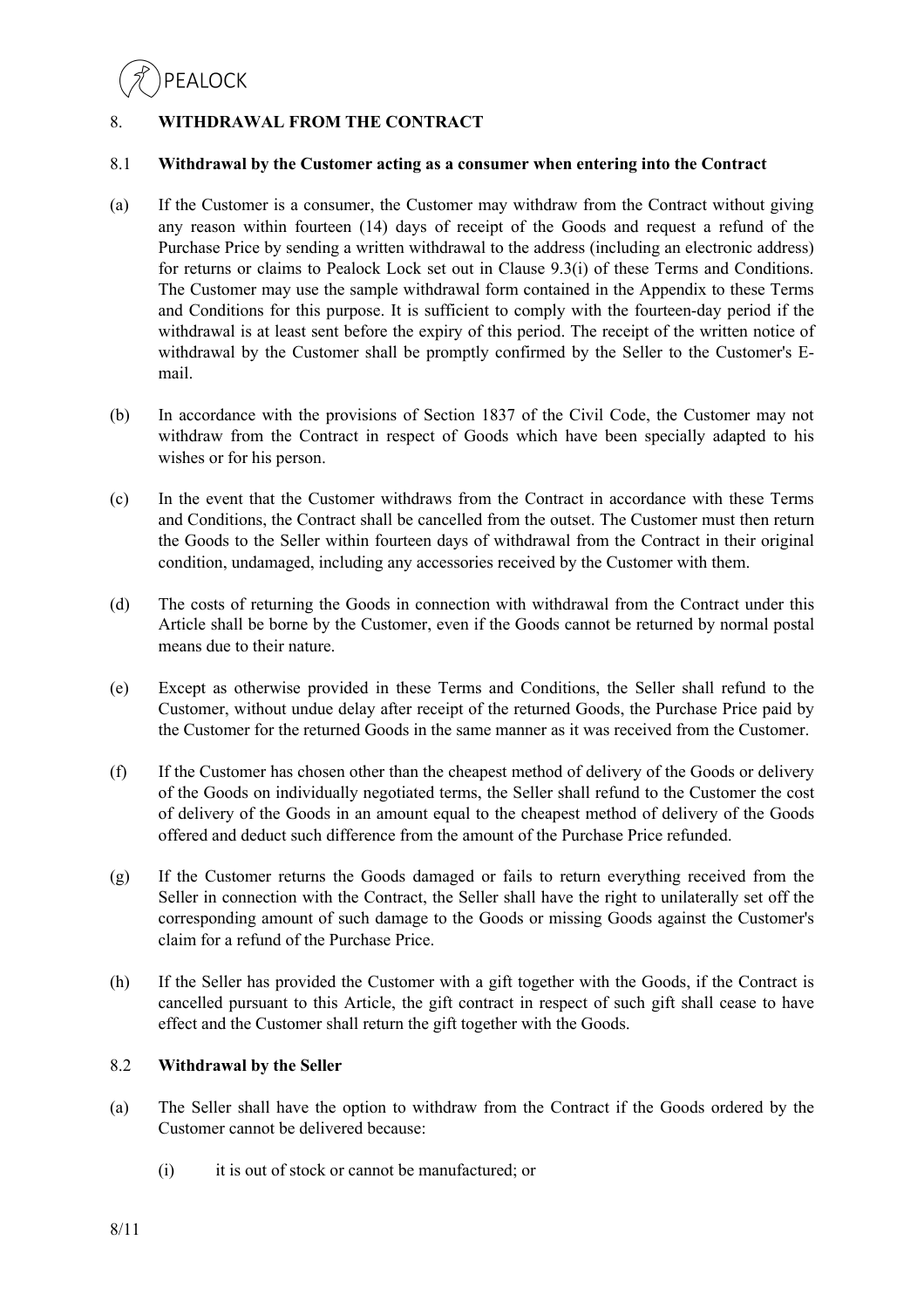

- (ii) the Seller is unable to perform the Contract for a reason beyond its control, due to a natural disaster or force majeure.
- (b) Withdrawal from the Contract by the Seller shall always be made in writing to the Customer's e-mail address.
- (c) If the Seller withdraws from the Contract when the Customer has already paid the Purchase Price, the Purchase Price shall be refunded to the Customer without undue delay.
- (d) Any termination of the Contract (including rescission) shall have no effect on the Seller's rights in the data identified by Pealock Lock and the Seller's rights in the Software, and the database of which it is the acquirer under the Contract, which shall survive termination of this Contract.

#### 9. **FINAL PROVISIONS**

#### 9.1 **Changes to the Terms and Conditions**

The current version of the Terms and Conditions is available on the E-shop. The Seller may unilaterally change or amend the Terms and Conditions, and the Seller shall inform the Customer and the User in advance of any changes by publishing the changes on the E-shop, indicating the effective date of the marked changes. Upon the entry into force of the new version of the Terms and Conditions, the original version of the Terms and Conditions shall cease to be valid. This provision does not affect the rights and obligations arising during the period of effectiveness of the previous version of the Terms and Conditions.

#### 9.2 **Governing Law and Jurisdiction**

- (a) The Contract, including these Terms and Conditions, and all rights of the Customer, the User and the Seller arising out of, in connection with or in connection with the Contract or its termination or use of the Pealock Lock shall be governed by the laws of the Czech Republic.
- (b) All disputes relating to or arising out of the Contract or the use of the Pealock Lock shall be settled by the ordinary courts of the Czech Republic.

#### 9.3 **Final Provisions**

- (a) The Seller shall not be bound by any codes of conduct in relation to the Customer within the meaning of Section 1826(1)(e) of the Civil Code.
- (b) Consumer complaints are handled by the Seller via the electronic address info@pealock.com. The Seller shall send information about the settlement of the Customer's complaint to the Customer's e-mail.
- (c) Unless otherwise specified, the Customer or User may contact the Seller for customer support, to make a complaint or e.g. to report a bug, question or request, via the Seller's e-mail: info@pealock.com.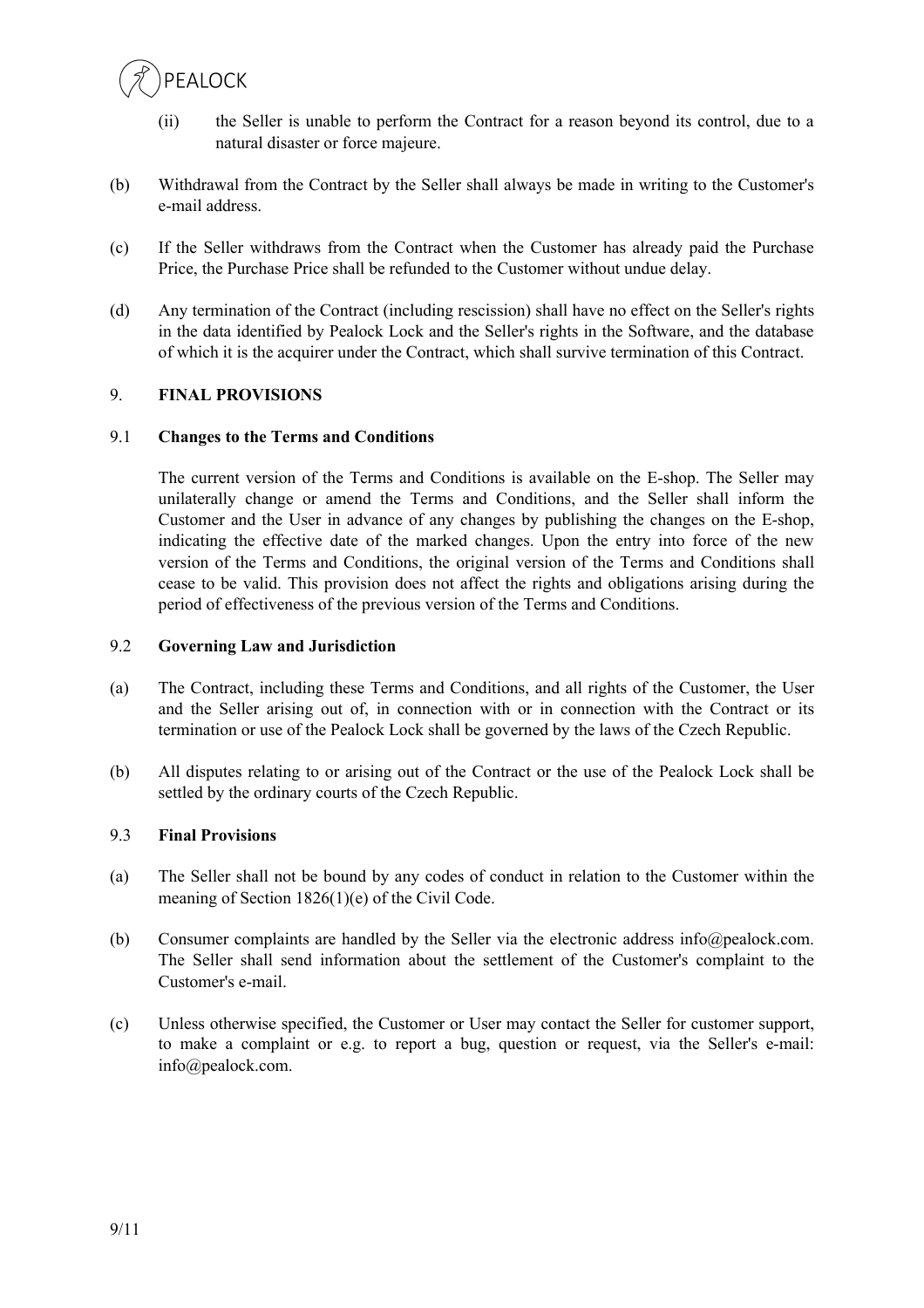

- (d) In the event that a consumer dispute arises between the Seller and the Customer, who is a consumer, arising from the concluded Contract, which cannot be resolved by mutual agreement, the Customer may submit a proposal for out-of-court settlement of such dispute to the designated entity for out-of-court settlement of consumer disputes, which is the Czech Trade Inspection, with its registered office at Štěpánská 567/15, 120 00 Prague 2, ID No.: 000 20 869, internet address: http://www.coi.cz. The Customer may also use the European Commission's online dispute resolution platform at http://ec.europa.eu/consumers/odr.
- (e) The Seller is authorised to sell the Goods on the basis of a trade licence. Trade control is carried out within the scope of its competence by the competent trade authority. Supervision over the area of personal data protection is exercised by the Office for Personal Data Protection. The Czech Trade Inspection Authority supervises, among other things, compliance with Act No. 634/1992 Coll., on Consumer Protection, as amended (**Consumer Protection Act**) within a defined scope.
- (f) The Customer hereby assumes the risk of change of circumstances within the meaning of Section 1765(2) of the Civil Code.
- (g) The Seller's billing information is:
	- (i) Company name: Pealock holding, s.r.o.
	- (ii) Česká republika Address: Nové sady 988/2, Brno, 602 00, Czech Republic
	- (iii) E-mail address:  $info(\omega)$  pealock.com
	- (iv) ID number: 07837208, VAT number: CZ07837208
- (h) The Seller's correspondence address is:
	- (i) Company name: Pealock holding, s.r.o.
	- (ii) Address: Mostecká 130, Vsetín, 755 01, Czech Republic
	- (iii) E-mail address:  $info(\hat{\omega})$  pealock.com
- (i) The address for returning or claiming Pealock Lock is:
	- (i) Company name: Skladon
	- (ii) Address: Průmyslová 377, Mošnov, 742 51, Czech Republic
	- (iii) E-mail address:  $info(\hat{\omega})$  pealock.com